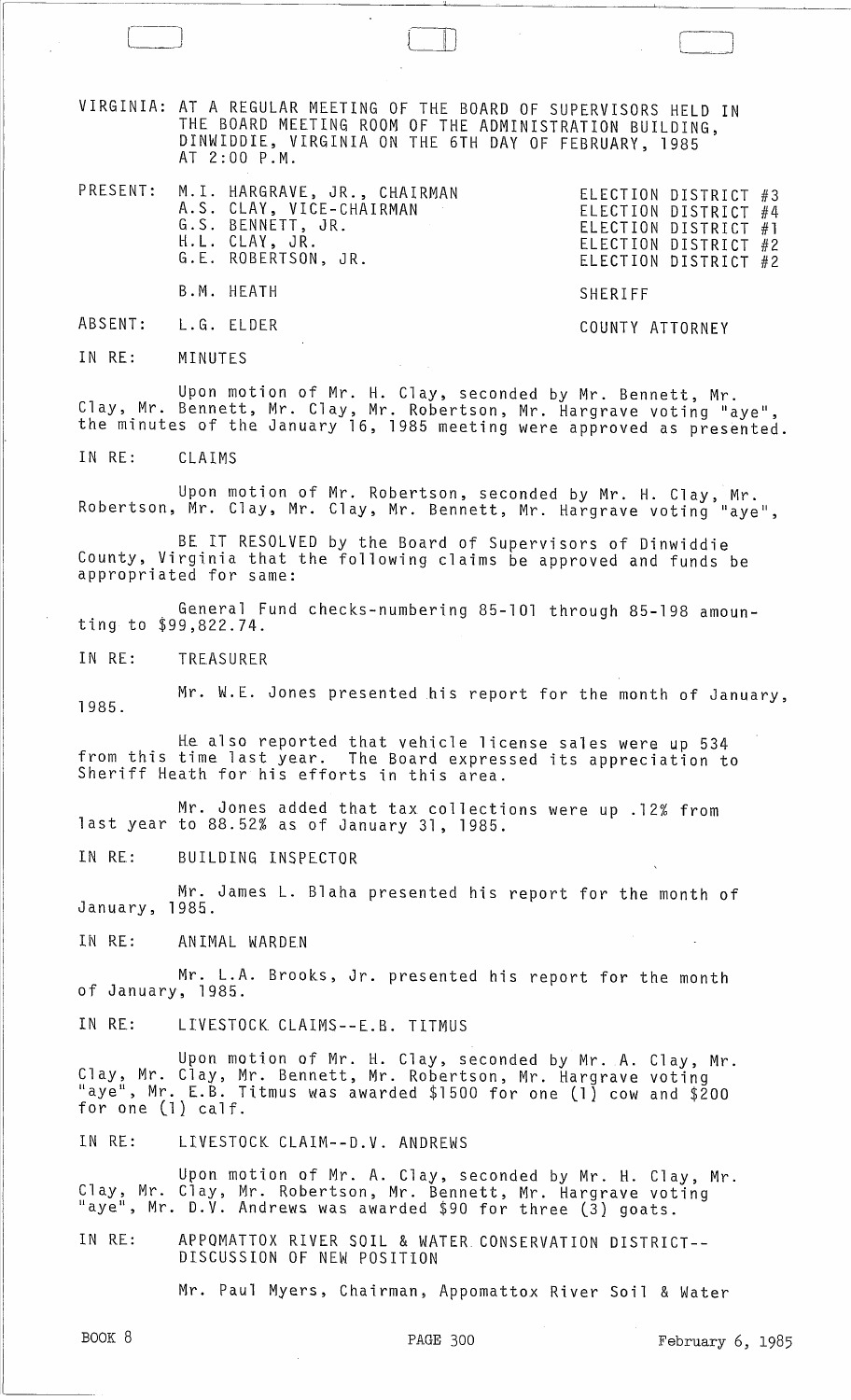Conservation District, appeared before the Board to discuss the new position of Urban Erosion Specialist that is becoming available to the District. He stated that Petersburg, Colonial Heights, and Hopewell have expressed a need for this type of assistance, although Colonial Heights and Hopewell are not in any district at the present time. The State will fund 75% of the position and 25% of the cost will be divided among the four localities. Dinwiddie's share would then be \$2500. The state funds are coming from the Chesapeake Bay and Chowan Basin cleanup.

Mr. Myers added that the District will interview, employ and supervise the individual. It will be strictly an urban position but the individual will also advise localities on how to improve their soil erosion and sedimentation control programs.

Mr. Bernie Houchins, Field Representative with the Soil and Water Conservation Commission, was also present to answer questions.

Mr. Bennett asked if there is a permit required or a user fee attached to reimburse the expenses of this position.

Mr. Houchins indicated the individual will work with the four localities on soil disturbances and reviewing industrial projects to see that the regulations are carried out.

Mr. Bennett asked what kind of work will it mainly be, subdivisions? Mr. Houchins stated it would be where the expertise is not available. He added that there is a method of recovering costs and that is through the review of plans. The permits are now issued through the County's planning department for a fee and that money goes into the General Fund.

Mr. Robertson stated he understood the total budget is \$40,000 and asked how many employees that would cover. Mr. Houchins stated it will be for one person.

Mr. Hargrave stated that he thought the County was pretty well covered in this area and asked where the gap is. Mr. Houchins stated they are trying to provide expertise solely in erosion and sediment control. Also there are almost quarterly changes in the regulations that must be handled administratively.

Mr. Hargrave asked how the District can control and deal with local government requirements. He stated he did not see the need for another channel. Mr. Houchins indicated the State will improve the channel in local government. The regulations would still be enforced by the County. The expertise is available to help the County carry out the programs it has already established.

Mr. Hargrave asked how the individual will relate to the County's program. Mr. Houchins stated if a strange or exotic development plan is submitted, the Planner could ask for assistance deveropment plan is submitted, the flammer could ask for assistance<br>or if he did not have the manpower available. He added it is really an urban program.

Mr. Bennett asked if it is an ongoing program. Mr. Houchins stated funds are available for ten years. He added that Colonial Heights and Hopewell are not in any district but can be included because of their proximity.

Mr. H. Clay asked if the other localities have agreed to fund their share. Mr. Houchins stated they are in the review process. He stated if one backs out, the others can pick up the extra cost or can back out too. There is no obligation.

Mr. Hargrave asked Mr. Houchins when he needed a decision. Mr. Houchins said as soon as possible. The money was set aside 5 months ago.

Mr. A. Clay asked the Director of Planning, W.C. Scheid, if he was making the inspections now. Mr. Scheid stated that he has an agreement with the Soil Conservation Service to review and sign off on subdivision plans. He stated they work it into

 $\frac{1}{2} \frac{1}{2} \frac{1}{2} \frac{1}{2} \frac{1}{2} \frac{1}{2} \frac{1}{2} \frac{1}{2} \frac{1}{2} \frac{1}{2} \frac{1}{2} \frac{1}{2} \frac{1}{2} \frac{1}{2} \frac{1}{2} \frac{1}{2} \frac{1}{2} \frac{1}{2} \frac{1}{2} \frac{1}{2} \frac{1}{2} \frac{1}{2} \frac{1}{2} \frac{1}{2} \frac{1}{2} \frac{1}{2} \frac{1}{2} \frac{1}{2} \frac{1}{2} \frac{1}{2} \frac{1}{2} \frac{$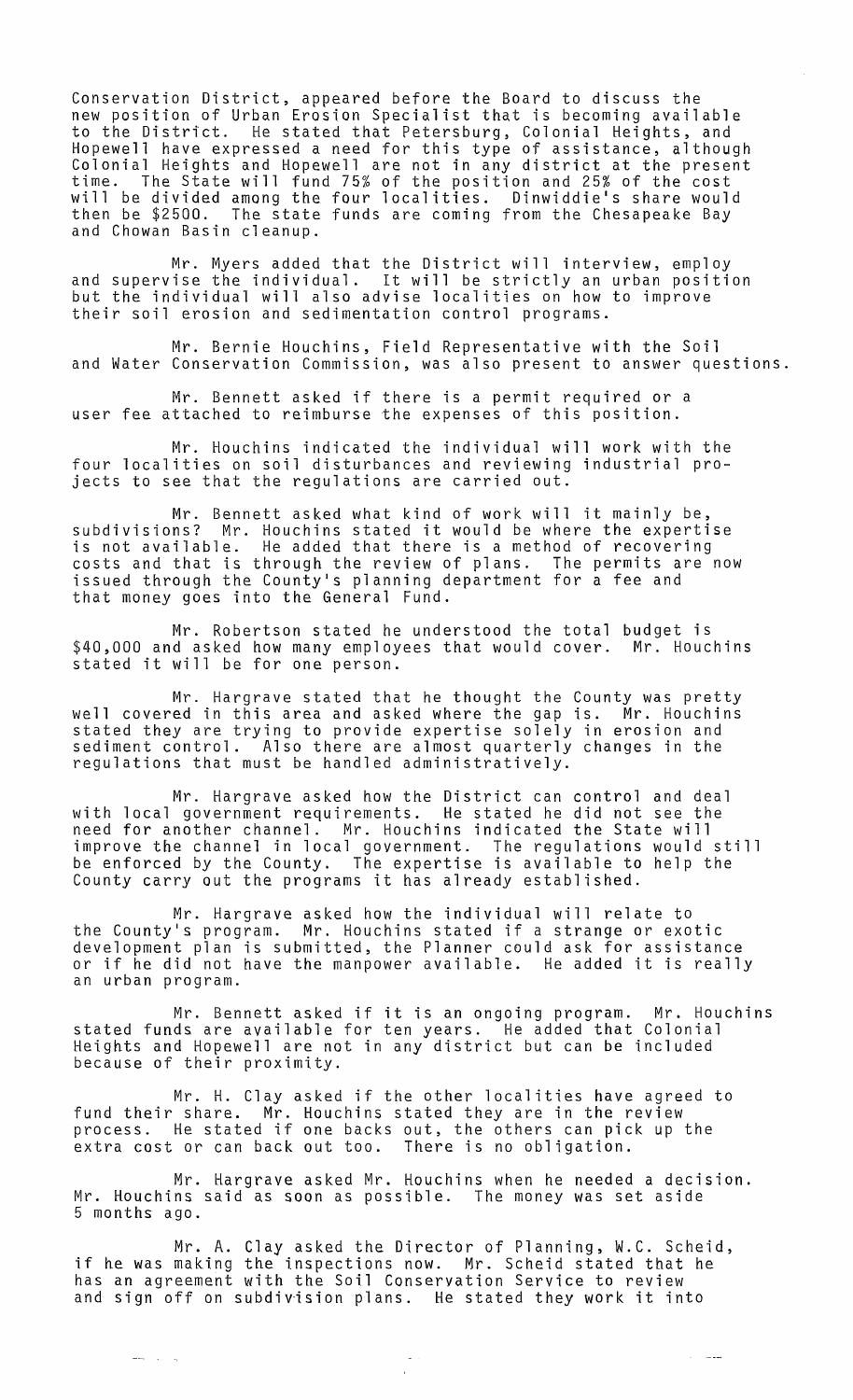their schedule. Then he makes inspections and if he has a problem, the Soil Conservation Service goes out with him. Mr. Scheid stated he has had problems in the past. He only finds out about disturbances through calls from citizens.

il)

Mr. Robertson asked what the County will get for \$40,000 that it doesn't have now. Mr. Houchins stated that four localities will have a full-time person to help with problems and take some of the legwork and paperwork burden. The \$40,000 includes fringes,<br>travel and salary.

Mr. Robertson asked if Dinwiddie will get 25% of the services. Mr. Houchins stated that the agreement calls for the services to be divided quarterly, and the emphasis will be on whatever the locality needs.

Mr. Robertson stated a new budget will begin July 1 and asked if a decision was needed before that time. Mr. Houchins stated the money has been dedicated and will be reappropriated elsewhere if not used.

<, Mr. Bennett asked how many permits were issued last year. Mr. Scheid stated less than five, but he was not able to catch them all.

The Board members agreed that they would like more information and postponed a decision until the February 20, 1985 meeting.

IN RE: VIRGINIA DEPARTMENT OF HIGHWAYS & TRANSPORTATION

Mr. Mac Neblett, Resident Engineer, Va. Dept. of Highways and Transportation, appeared before the Board to answer any questions<br>they might have.

1. Mr. A. Clay asked if there were any plans in the very near future to overlay U.S. #1 from DeWitt to McKenney. Mr. Neblett stated there were no plans in the upcoming paving season. It is a matter of dollars available.

2. Mr. Robertson asked if Mr. Neblett had checked on the safety concerns at the intersection of U.S. #1 and Ritchie Avenue. Mr. Neblett stated he talked with the traffic and safety staff and they felt the present signing was sufficient. He added that the traffic count does not warrant a flashing signal. Mr. Robertson stated there was a flashing. signal but the department had stopped replacing them. Mr. Neblett indicated that with the completion of repracing enem. This weblett indicated that with the completion of<br>the project in that area, the department has seen fit not to replace<br>the signs.

Mr. Robertson indicated that since the improvements were completed, there have been several near accidents and some reportable. He added it is difficult to cross four lanes on U.S.#l to get from Ritchie Avenue to Boydton Plank Road and the citizens are very upset. He suggested a reduction in the speed limit. The County Administrator suggested relocating the 45 MPH speed limit further south to allow traffic time to slow down before they come into this intersection.

Mr. Neblett indicated he would look into these suggestions.

IN RE: ENHANCED 9-1-1 EMERGENCY SERVICE

Ms. Betty McCloud, Asslt. Manager, C&P Telephone Company, appeared before the Board to update the information presented on providing this service to Dinwiddie County and to answer any questions<br>they might have.

The estimated installation cost for Dinwiddie County is \$64,570.70 which can be recovered through a monthly charge per customer of \$.37. The recovery period would be 21 months.

Ms. McCloud stated that if the County was interested in reserving a cutover time, a letter of intent should be filed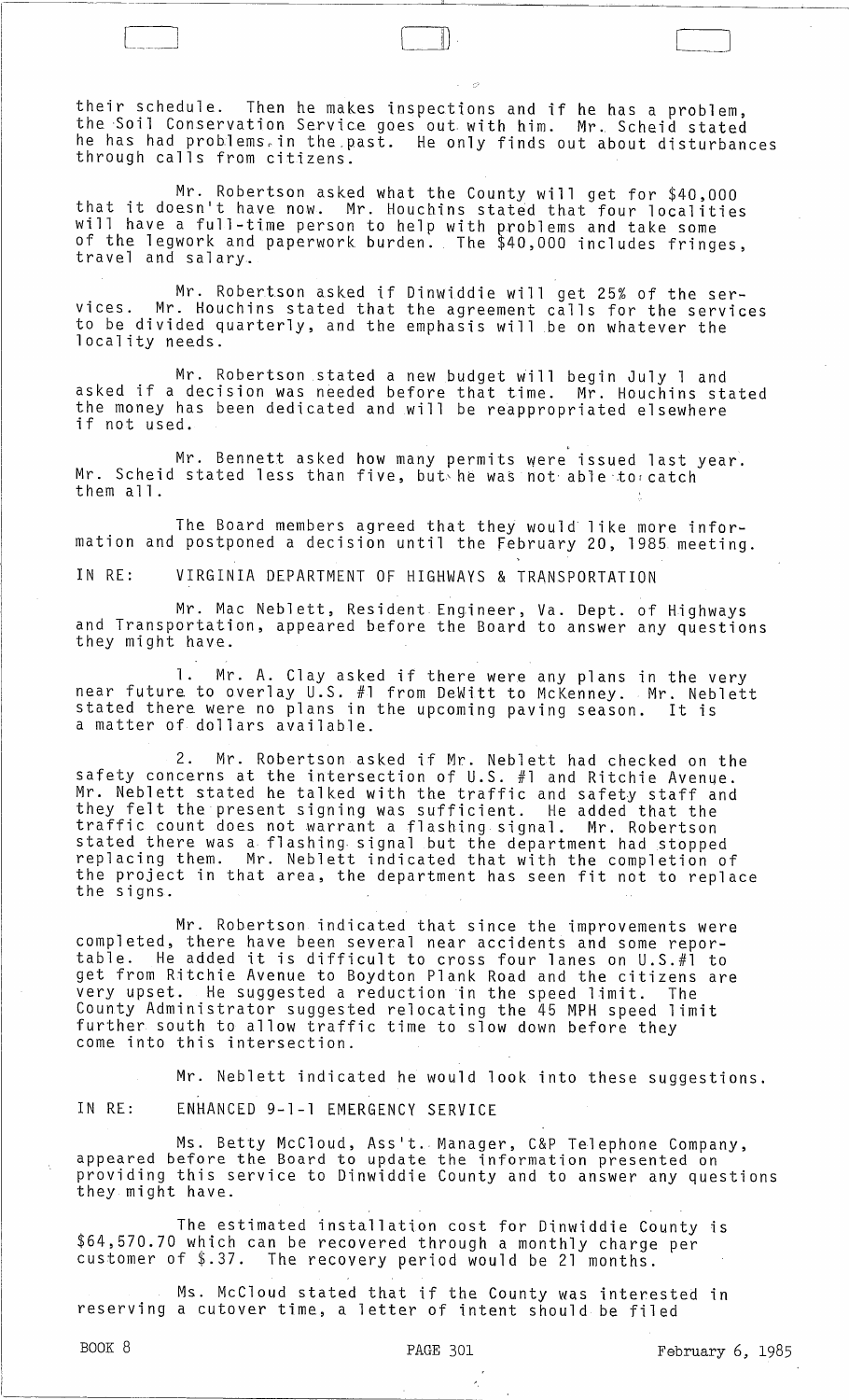with C&P Telephone Company. She indicated the earliest cutover time is 1987, and the letter would be contingent upon approval from the Board of Supervisors and negotiation of a contract with  $C & P$ .

Mr. Robertson asked if these estimated costs are stable through the cutover time. Ms. McCloud stated they are relatively stable through the first 2 years after the cutover time.

Mr. Robertson asked if the Board would have to re-enact the changes in charges to customers. Ms. McCloud indicated C&P will bill whatever the County tells them to.

Mr. Hargrave asked if the \$.37 charge would cover the installation cost and then the monthly charge. Ms. McCloud indicated it would. The County would receive the checks after C&P deducts 3% and then be billed the installation cost at the end of the recovery period.

Mr. Hargrave commented that the system still depends on the efficiency of the emergency call and the dispatcher.

Mr. H. Clay asked if the County could enter the letter of intent and then decline. Ms. McCloud stated yes and if the County did not show any real progress towards coming onto the system, the County's name would be removed for others who are interested.

Upon motion of Mr. H. Clay, seconded by Mr. Robertson, Mr. Clay, Mr. Robertson, Mr. Clay, Mr. Bennett, Mr. Hargrave voting<br>"aye",

BE IT RESOLVED by the Board of Supervisors of Dinwiddie County, Virginia, that a letter of intent be forwarded to the C&P Telephone Company expressing the County's desire to establish an Enhanced 9-1-1 emergency telephone system.

IN RE: DISCUSSION OF STREET NAMING PROCESS & GRID SYSTEM

Mr. W.C. Scheid, Director of Planning, appeared before the Board to briefly discuss a street naming and numbering system and grid system for the County. He stated it could be done as a turn-key job by hiring a consultant or in-house with the Planning Department. He stated that he did not know what the cost would be in-house but he felt an additional person would be needed, i.e. draftsman or surveyor. He added that he did not recommend a combination of the two because no one would be in control.

Mr. Hargrave asked if you could have the street naming process without a grid system or are both needed. Mr. Scheid stated he really did not know. He felt the system would be valuable even if the Board did not go to E-9-1-1. He added that if the Board chose to have it done in-house, he would need some additional training.

Mr. Hargrave stated that he felt Mr. Scheid needed to choose a direction--grid vs. street naming--and then he would know the amount of work to be done.

The Board instructed Mr. Scheid to investigate the alternatives and come back with a recommendation.

IN RE: SOUTHSIDE ELECTRIC COOPERATIVE--LOCAL POPULATION FORECASTING DEMONSTRATION

Mr. Frank Harris, Manager of Public & Member Relations Department, Southside Electric Cooperative, appeared before the Board to introduce a study they contracted for with Dr. Sherman Rosen of McClean, Virginia to provide a more accurate population forecast for the localities that SEC serves. Mr. Harris indicated they have had problems with the figures provided by the State, and they felt this study would provide a planning tool for them as well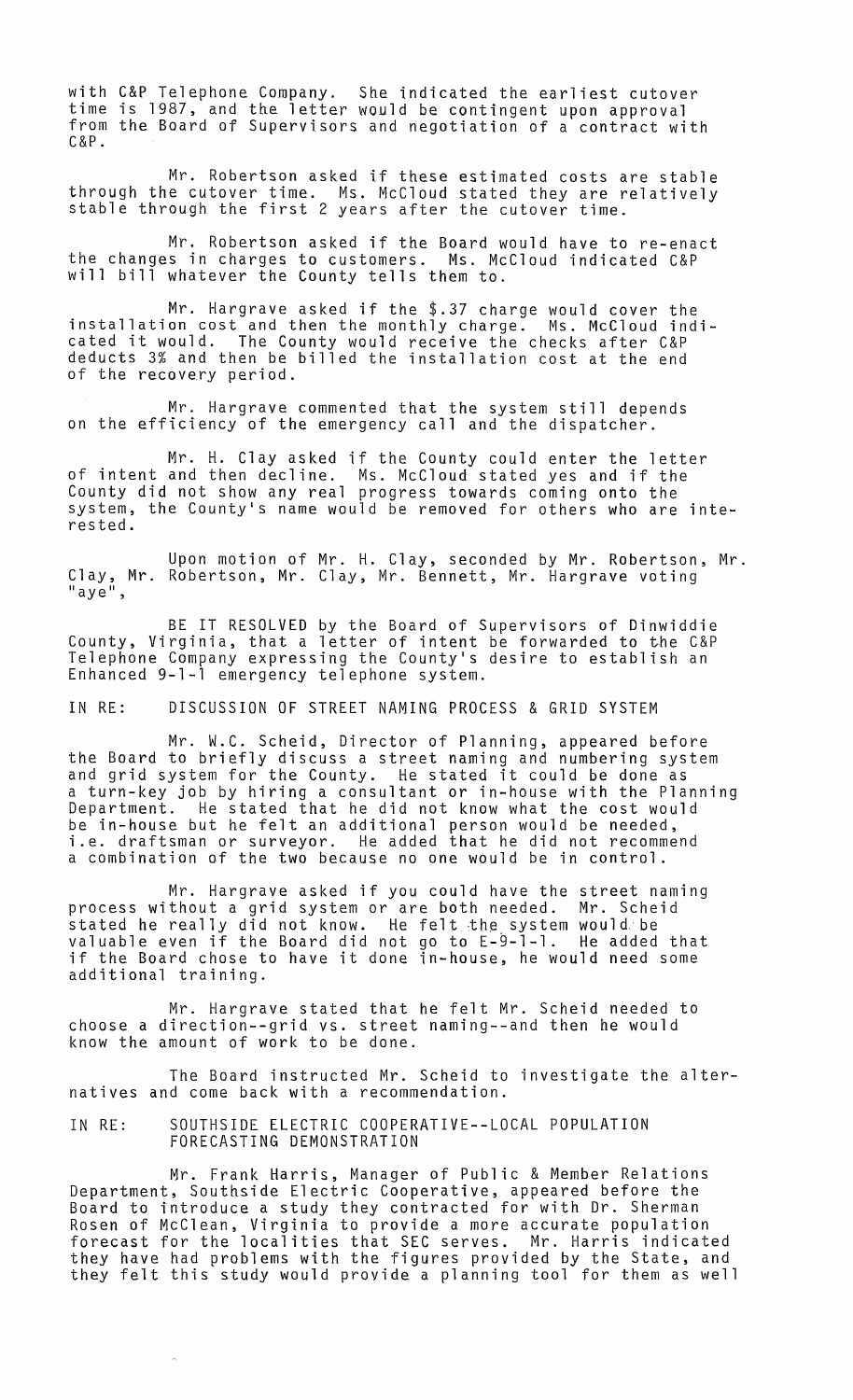as Dinwiddie County. He added the same type of study was done for Amelia County. The County Administrator, Mr. John Anzivino, wrote a letter expressing how useful the document was for Amelia County, and Mr. Harris stated .after the Board has had a chance to review the document, he hoped they could write a similar letter.

.---------------------------~----------------~~----~--~--~--~--~--------------~-

 $\bigcup$ 

Mr. W.C. Scheid, Director of Planning, briefly reviewed the document with the Board. Dr. Rosen was also present to answer any questions they might have. Dr. Rosen indicated that there was a 180o difference between his projections and what the State<br>projected. He added the next phase will be an economic develop-He added the next phase will be an economic development study to match the assets of an area with the industry that has those needs.

IN RE: RADIO COMMUNICATIONS TOWER--CONSIDERATION OF PROPOSALS

Wendy Quesenberry, Administrative Assistant, presented the proposal received for a new two-way radio communications tower. She stated that only one proposal was received and that was from Motorola, representing Bay Tower from Virginia Beach. Ms. Carol Wade, Motorola representative and Mr. Wayne Rusbuldt, owner of Bay Tower Company, were also present.

**She explained that the specifications called for a Zone** B tower (greater windloading capacity). Motorola included an alternate bid on a Zone A tower which has a smaller windloading capacity but is recommended as adequate for this area.

Ms. Quesenberry stated that the Evaluation Committee, which includes Warren Eib, Communications Officer, Department of Emergency Services, and Gunter Kohlbeck, Criminal Justice Services, recommends a Zone B tower for the following reasons:

1. The Zone B provides extra windload capacity for<br>additional safety. 2. Because Zone B is a much stronger tow Because Zone B is a much stronger tower, it provides for more expansion in the future. It will carry four antennas which is necessary should the County want to expand to high band frequency. She explained that the antenna recommended for high band is a DB 268 which is 42 feet long and has the weight bearing requirement of two antennas. Keeping the fire and rescue antenna and the SIRS antenna and adding this DB 268 would be the equivalent of four antennas. Mr. Rusbuldt indicated he could put the 421 antenna on the 170 1 Zone A tower. Mrs. Quesenberry added that then, no further expansion could be done. 3. There is not that much difference in the cost: A - \$26,955; B - \$28,445.

As to the location, Ms. Quesenberry stated she was concerned about locating the tower on the south side of the jail. Because of the trees, a large area would need to be cleared to prevent damage to the tower if a tree were to be struck by lightning or be blown over. Bay Tower has indicated that the Zone A tower will fit the south side location to the back of the jail. The Zone B tower will not fit this location and Bay Tower recommends the North side location for it. Ms. Quesenberry stated there is<br>a water line that runs diagonally through that location. Also, a water line that runs diagonally through that location. there is a sewer line from the old jail that will come into play. She suggested that if the Board chooses the North side location that they also consider whether they want to tear down the old jail and thereby discontinue the sewer line.

Ms. Quesenberry stated she had another alternative to discuss with the Board which was proposed by Motorola and Bay Tower that morning. The proposal is to locate the tower at the School Bus Maintenance Facility on Route 627 and remote it back to the Bus nurmeenance ractivity on Route off and remove to back bo one.<br>Sheriff's office by telephone lines. She stated they did not have any cost estimates available, but indicated if the Board was interested, they could put together some information by the next meeting. Ms. Wade stated they had looked at the site and the base stations could be located inside the building. Ms. Quesenberry added that an emergency generator would also be needed. Mr. Rusbuldt pointed out that the only problem is that you would be relying on telephone lines.

Sheriff Heath stated that he would rather see the tower located at the jail. He felt there were too many problems associated